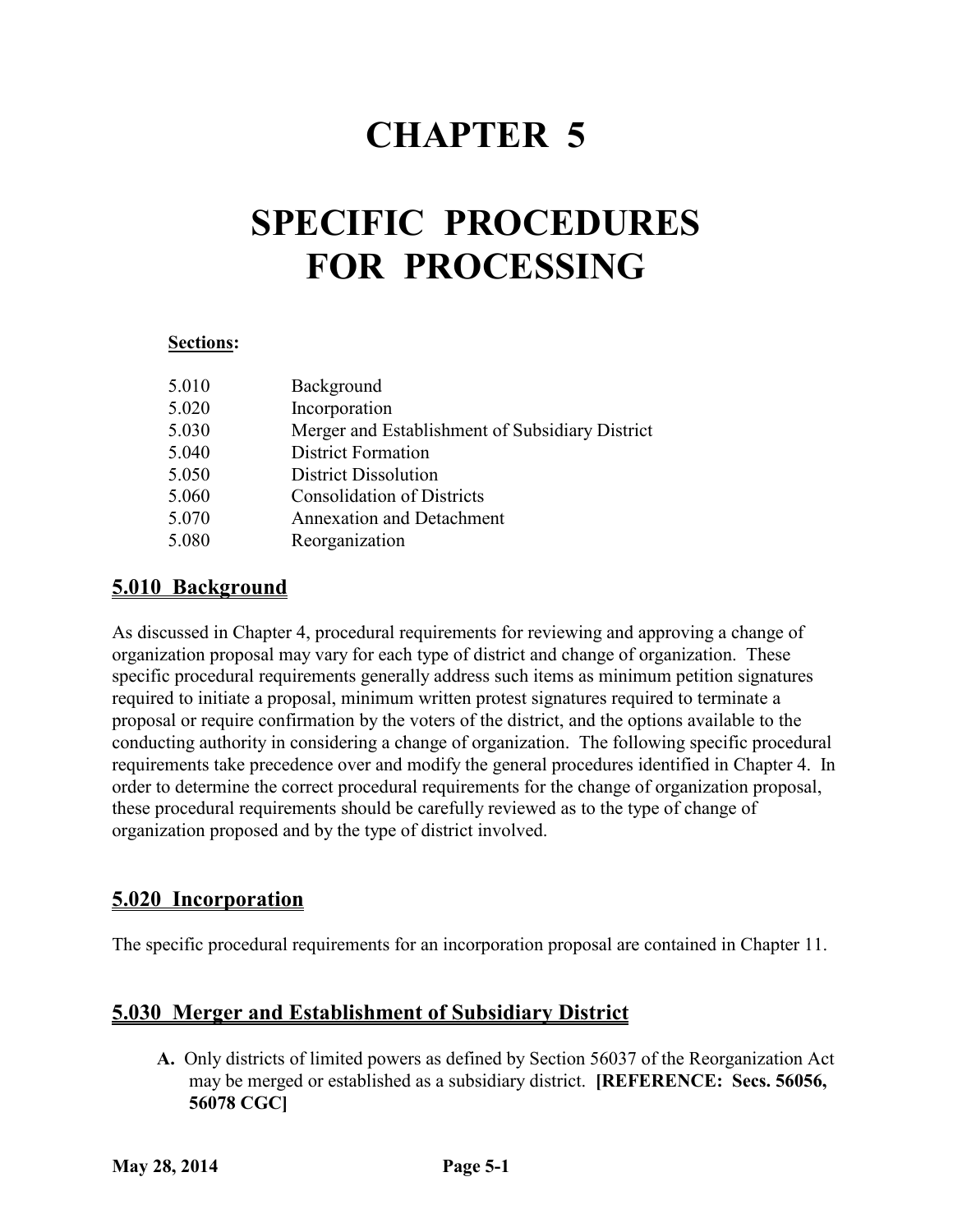- **B. Petition Requirements for Registered Voter District:** The petition shall be signed by either of the following:
	- 1. Not less than 10% of the registered voters of the district; or
	- 2. Not less than 10% of the registered voters residing within the territory of the city located outside the boundaries of the district.
- **C. Petition Requirements for Landowner Voter District:** The petition shall be signed by either of the following:
	- 1. Not less than 10% of the number of landowners within the district who also own not less than 5% of the assessed value of land within the district; or
	- 2. Not less than 10% of the registered voters residing within the territory of the city located outside the boundaries of the district.

## **D. Commission Proceedings for Establishment of Subsidiary District:**

- 1. Within 10 days after receiving a proposal to form a subsidiary district, the Executive Officer shall notify by certified mail the district or districts that are the subject of the proposal.
- 2. Within 35 days after receiving notice from the Executive Officer, the board of directors of the affected district(s) may either:
	- (a) Adopt a resolution consenting to the subsidiary district proposal, with or without requesting additional terms and conditions; or
	- (b) Adopt a resolution of intention to file an alternative proposal to the subsidiary district proposal.
- 3. If a district files a resolution of intent to file an alternative proposal, the Executive Officer shall take no further action on the original proposal for 70 days. During this period the district shall prepare and submit a completed application for the alternative proposal.
- 4. A district which has filed a resolution of intention but has not filed a completed application within the prescribed time, shall be deemed to have consented to the original subsidiary district proposal.
- 5. After receiving an alternative proposal, the Executive Officer shall analyze and report on both the original and alternative proposal concurrently and schedule the proposals for a simultaneous public hearing.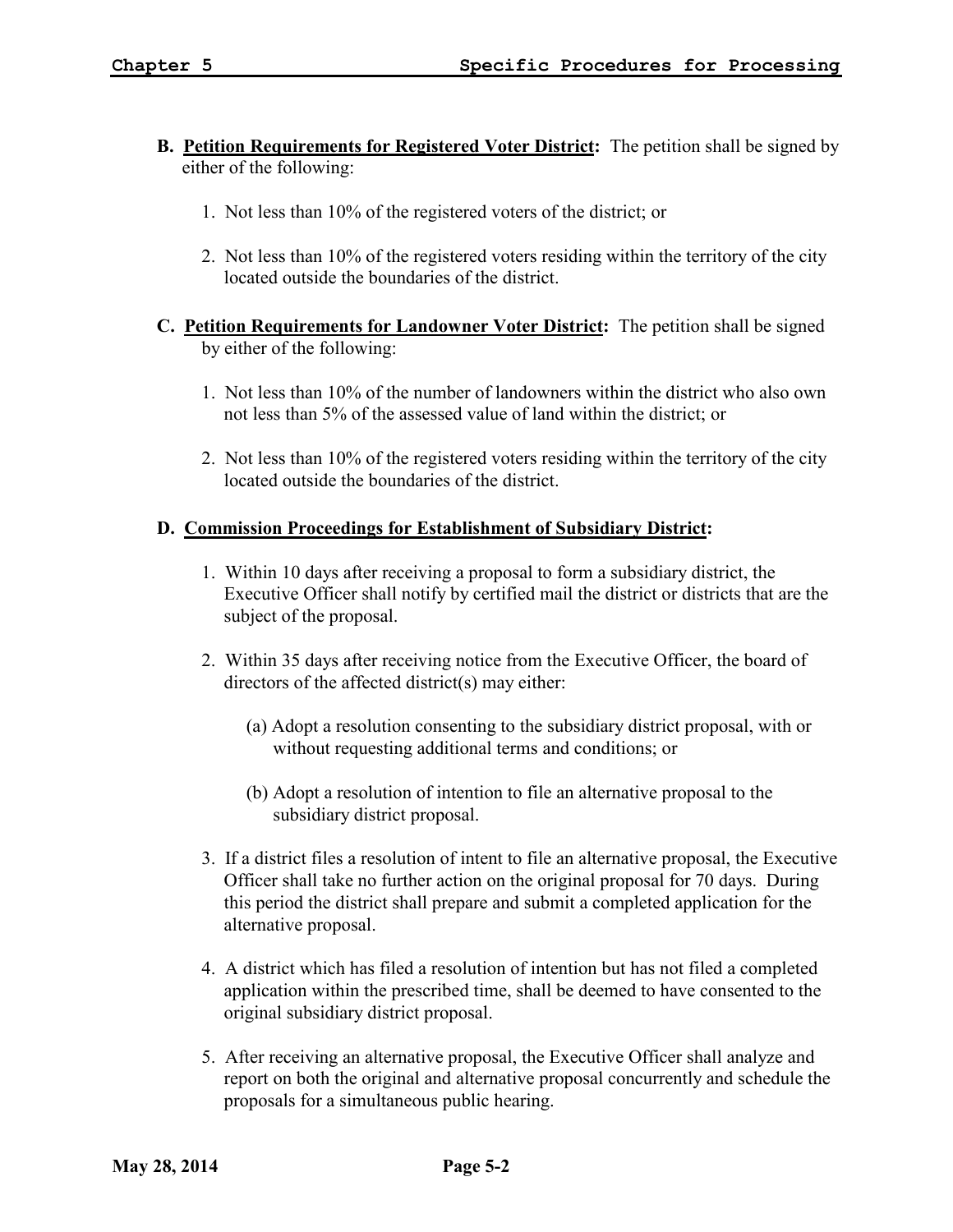- 6. Within 35 days following the conclusion of the hearing on an original and an alternative proposal to form a subsidiary district, the Commission shall adopt its resolution of determination, which shall do one of the following:
	- (a) Deny both the original proposal and the alternative proposal;
	- (b) Approve both the original proposal and the alternative proposal; or
	- (c) Approve one proposal and deny the other.
- 7. If the Commission approves both proposals, it shall adopt an order directing the Board of Supervisors, as conducting authority, to consider both proposals at a single hearing and to do one of the following:
	- (a) Deny both the original proposal and the alternative proposal;
	- (b) Approve both the original proposal and the alternative proposal; or
	- (c) Approve one proposal and deny the other.

## **E. Conducting Authority Proceedings:** The conducting authority shall take one of the following actions:

- 1. Terminate or abandon proceedings if a majority protest exists.
- 2. Order the merger and/or establishment of the subsidiary district subject to confirmation of the voters. An election shall be held upon the question of merger or the establishment of a subsidiary district only within the district to be merged or established as a subsidiary district. An election shall be held upon the question of merger or the establishment of a subsidiary district if either of the following occurs:
	- a. The legislative body of the city or the board of directors of the district does not consent by resolution to the merger or the establishment of the subsidiary district.
	- b. The conducting authority certifies either of the following:
		- 1. In the case of a registered voter district, a petition requesting that the proposal be submitted to confirmation by the voters has been signed by not less than 10% of the registered voters of the district; or
		- 2. In the case of a landowner voter district, a petition requesting that the proposal be submitted to confirmation by the voters has been signed by not less than 10% of the number of landowners within the district who also own not less than 10% of the assessed value of land within the district.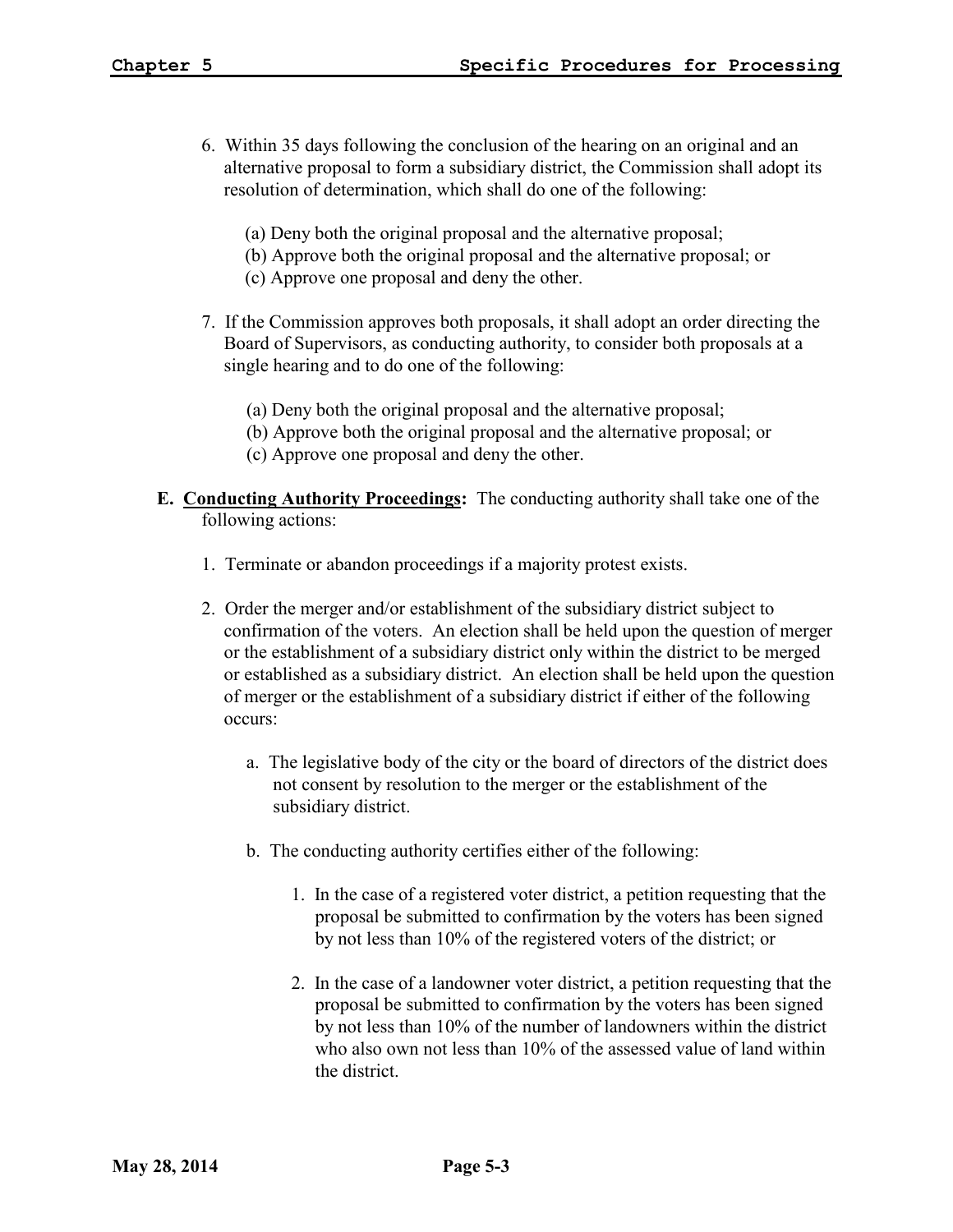3. Order the merger or establishment of the subsidiary district without election if the legislative body of the city and the board of directors of the district have by resolution consented to the merger or the establishment of the subsidiary district.

#### **[REFERENCE: Secs. 57077, 57087, 57087.5 CGC]**

- **F. Election:** After declaring the total number of votes cast in the election for and against the question of merger or establishment of a subsidiary district, the conducting authority shall adopt a resolution taking one of the following actions:
	- 1. Confirm the merger or establishment of a subsidiary district in accordance with the criteria set forth in Section 57177 of the Reorganization Act if the majority of the votes cast upon the question are in favor; or
	- 2. Terminate proceedings in accordance with the criteria set forth in Section 57177 of the Reorganization Act if the majority of the votes cast upon the question are against.

## **[REFERENCE: Secs. 57141, 57143, 57177 CGC]**

## **5.040 District Formation**

- **A. Petition Requirements:** Signature requirements and the content of the petition shall be as set forth in the principal district act.
- **B. Commission Proceedings:** If the formation is part of a reorganization to consolidate all or any part of two or more districts into a single local agency and a majority of the members of each of the legislative bodies of the affected districts adopt substantially similar resolutions of application for the consolidation, the Commission shall approve or conditionally approve the formation.

## **C. Commission Proceedings for County Service Area:**

- 1. The Commission may approve or disapprove the formation without notice and a hearing if a petition for the formation of a County Service Area is signed by all landowners within the territory to be included in the district or a resolution of application is accompanied by satisfactory proof that all landowners within the affected territory have given their written consent to the formation.
- 2. In those cases where the proposal is approved by the Commission without notice and a hearing, the Commission may also approve and authorize the conducting authority to conduct proceedings for the formation without notice and a hearing; without an election; or without notice, hearing, or an election.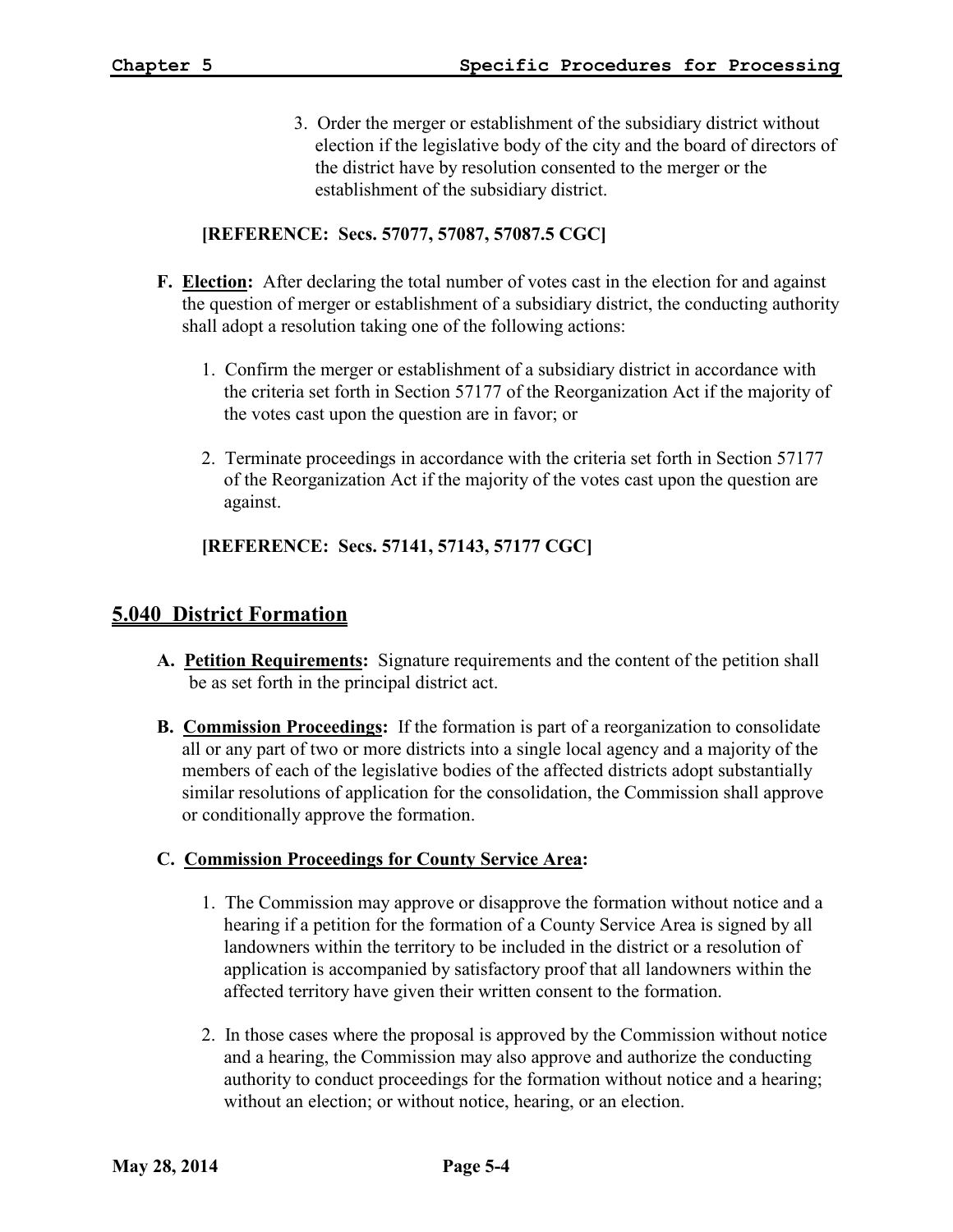- **D. Conducting Authority Proceedings:** Except when a district formation is part of a reorganization, formation proceedings for the conducting authority shall be as set forth in the principal district act and the provisions of Section 4.040 shall not apply. When a district formation is part of a reorganization, formation proceedings for the conducting authority shall be in accordance with these policies, procedures, and standards. If the formation is part of a reorganization to consolidate two or more districts into a single local agency, the conducting authority shall act in accordance with Section 57081 of the Reorganization Act.
- **E. Conducting Authority Written Protest Provisions and Actions for County Service Area:** The conducting authority shall take one of the following actions:
	- 1. For inhabited territory, terminate proceedings if a majority protest exists.
	- 2. For inhabited territory, order the formation subject to confirmation by the registered voters within the affected territory if written protests have been filed and not withdrawn by (1) at least 25%, but less than 50%, of the registered voters residing in the affected territory, OR (2) at least 25% of the number of landowners who also own at least 25% of the assessed value of land within the affected territory.
	- 3. For inhabited territory, order the formation without an election if written protests have been filed and not withdrawn by (1) less than 25% of the registered voters residing in the affected territory, and (2) less than 25% of the number of landowners who own less than 25% of the assessed value of land within the affected territory.
	- 4. For uninhabited territory, terminate proceedings if a majority protest exists.
	- 5. For uninhabited territory, order the formation if written protests have been filed and not withdrawn by landowners who own less than 50% of the total assessed value of land within the affected territory.

**[REFERENCE: Sec. 57075 CGC]**

## **5.050 District Dissolution**

- **A. Petition Requirements for Registered Voter District:** The petition shall be signed by either of the following:
	- 1. Not less than 5% of the registered voters within the district; or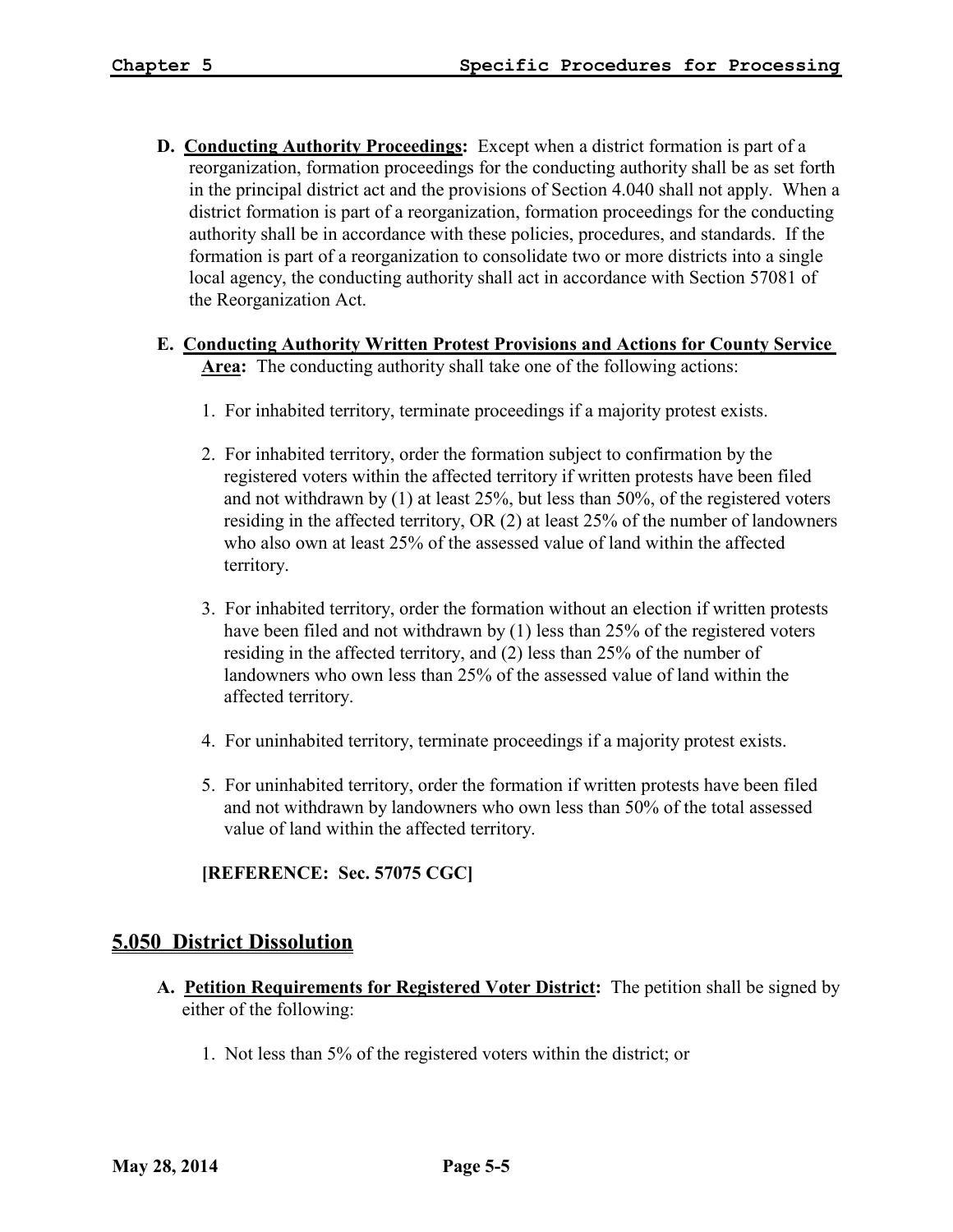- 2. Not less than 5% of the number of landowners within the district who also own not less than 5% of the assessed value of land within the district.
- **B. Petition Requirements for Landowner Voter District:** The petition shall be signed by not less than 5% of the number of landowners within the district who also own not less than 5% of the assessed value of land within the district.
- **C. Petition for Non-Use of Corporate Powers:** A change of organization proposing the dissolution of a district for the "non-use of corporate powers" may be initiated by a petition signed by three or more registered voters within the district for a registered voter district or three or more landowners for a landowner district provided the corporation powers of the district have not been used and one or more of the following conditions have existed or now exist:
	- 1. That during the three-year period preceding the date of the first signature on the petition, one or more of the following events has not occurred:
		- (a) There has not been a duly selected and acting quorum of the board of directors of the district;
		- (b) The board of directors has not furnished or provided services or facilities of substantial benefits to residents, landowners, or property within the district; or
		- (c) The board of directors has not levied or fixed and collected any taxes, assessments, service to residents, landowners, or property within the district.
	- 2. That during the one-year period preceding the date of the first signature upon the petition, a quorum of the duly selected and acting board of directors has not met for the purpose of transacting business.
	- 3. That upon the date of the first signature upon the petition, the district had no assets, other than money in the form of cash, investments, or deposits.

## **[REFERENCE: Sec. 56759 CGC]**

- **D. Commission Actions:** In addition to other actions required by the Reorganization Act and these policies, procedures, and standards, the Commission shall designate a successor agency that shall be responsible for finishing and completing the affairs of the district upon its dissolution. The successor agency shall have the powers and duties set forth in Sections 57450 to 57463 of the Reorganization Act. **[REFERENCE: Sec. 57451 CGC]**
- **E. Conducting Authority Actions:** The conducting authority shall take one of the following actions: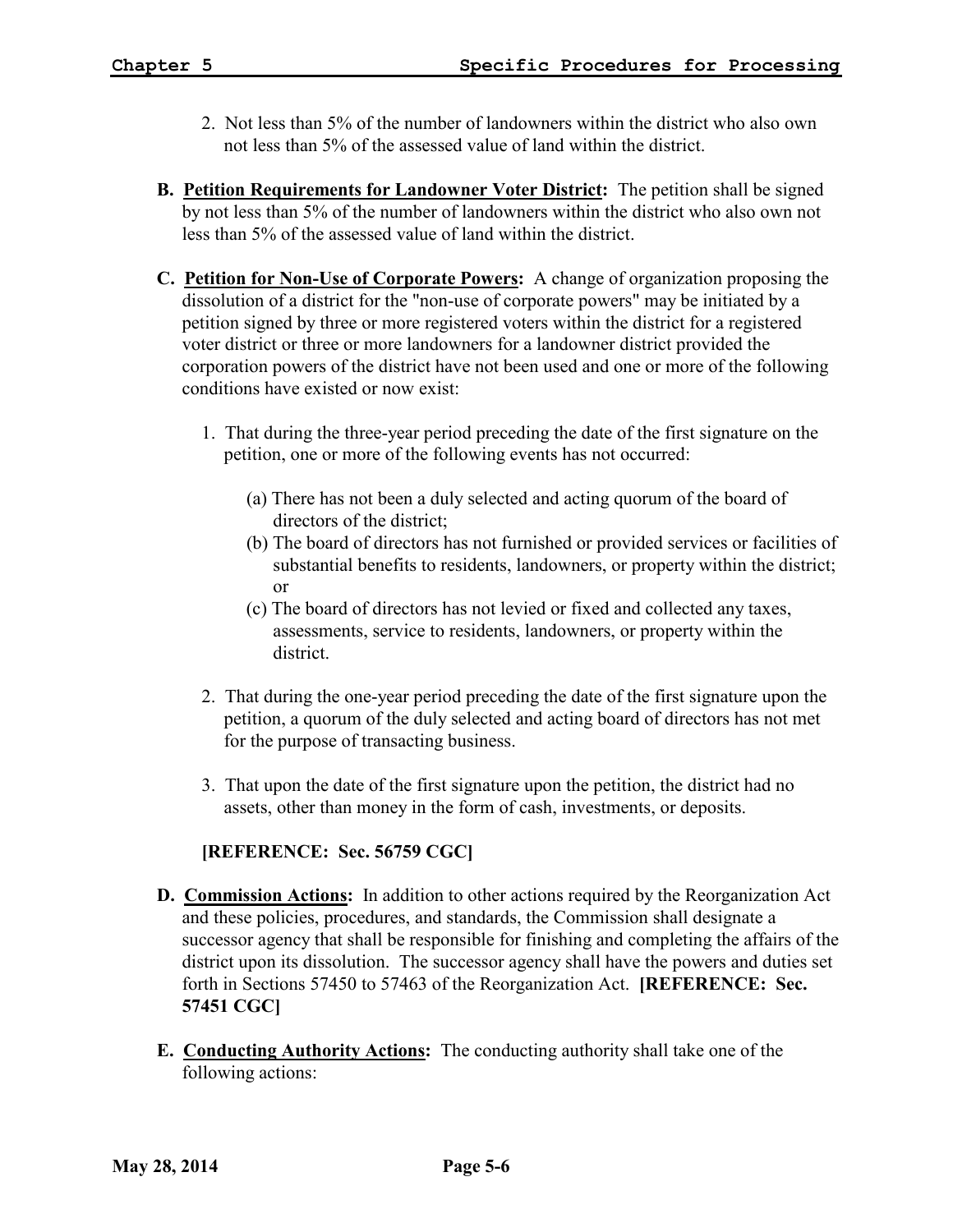- 1. Terminate proceedings if a majority protest exists.
- 2. Order the dissolution subject to confirmation of the voters, or in the case of a landowner voter district, subject to confirmation by the landowners, unless other provisions are stated in the principal district act.
- 3. Order the dissolution without election except for the dissolution of hospital districts which require an election.

## **[REFERENCE: Secs. 57077 CGC]**

**F. Conducting Authority Findings:** In any resolution ordering a dissolution, the conducting authority shall make findings on one or more of the conditions specified in Section 5.050(C). **[REFERENCE: Sec. 57077 CGC]**

## **5.060 Consolidation of Districts**

- **A.** All of the districts to be consolidated shall have been formed pursuant to the same principal district act. **[REFERENCE: Sec. 56030 CGC]**
- **B. Petition Requirements for Registered Voter District:** The petition shall be signed by not less than 5% of the registered voters within each district.
- **C. Petition Requirements for Landowner Voter District:** The petition shall be signed by not less than 5% of the number of landowners within each district who also own not less than 5% of the assessed value of land within each district.
- **D. Commission Proceedings:** If the consolidation is part of a reorganization to consolidate all or any part of two or more districts into a single local agency and a majority of the members of each of the legislative bodies of the affected districts adopt substantially similar resolutions of application for the consolidation, the Commission shall approve or conditionally approve the consolidation.
- **E. Conducting Authority Actions:** The conducting authority shall take one of the following actions:
	- 1. Terminate proceedings if a majority protest exists.
	- 2. Order the consolidation subject to confirmation of the voters, or in the case of a landowner voter district, subject to confirmation by the landowners, unless other provisions are stated in the principal district act. An election shall be held only if the conducting authority finds either of the following: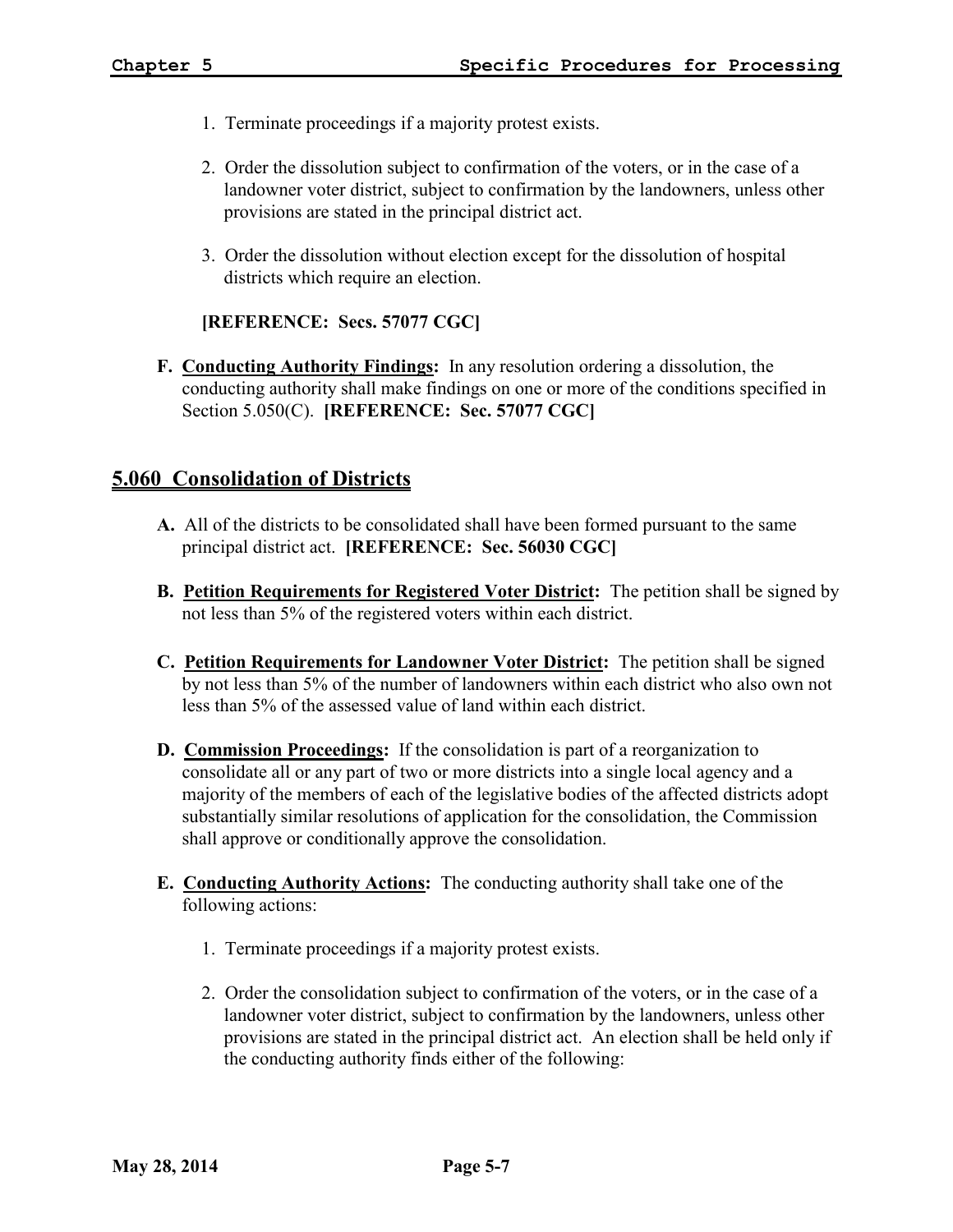- (a) For inhabited territory, a petition requesting that the proposal be submitted to confirmation by the voters has been signed by (1) at least 25% of the number of landowners within the territory subject to the consolidation or reorganization who own at least 25% of the assessed value of land within the territory, OR (2) at least 25% of the voters entitled to vote as a result of residing within, or owning land within, the territory.
- (b) For a landowner voter district, the territory is uninhabited and a petition requesting that the proposal be submitted to confirmation by the voters has been signed by at least 25% of the number of landowners within the territory subject to the consolidation or reorganization, owning at least 25% of the assessed value of land within the territory.
- 3. Order the consolidation without election.
- **F. Election:** After declaring the total number of votes cast in the election for and against the consolidation or reorganization, the conducting authority shall adopt a resolution taking one of the following actions:
	- 1. Confirm the consolidation if, within the territory of each district ordered to be consolidated, a majority of the votes cast on the question favored the consolidation; or
	- 2. Terminate proceedings if, in one of the districts ordered to be consolidated, the votes cast in favor of consolidation did not constitute a majority.

**[REFERENCE: Sec. 57177.5 CGC]**

## **5.070 Annexation and Detachment**

- **A. Petition Requirements for Registered Voter District:** The petition shall be signed by either of the following:
	- 1. Not less than 5% of the registered voters within the territory proposed for annexation or detachment; or
	- 2. Not less than 5% of the number of landowners within the territory proposed for annexation or detachment who own not less than 5% of the assessed value of land within the territory.
- **B. Petition Requirements for Landowner Voter District:** The petition shall be signed by not less than 5% of the number of landowners within the territory proposed for annexation or detachment who own not less than 5% of the assessed value of land within the territory.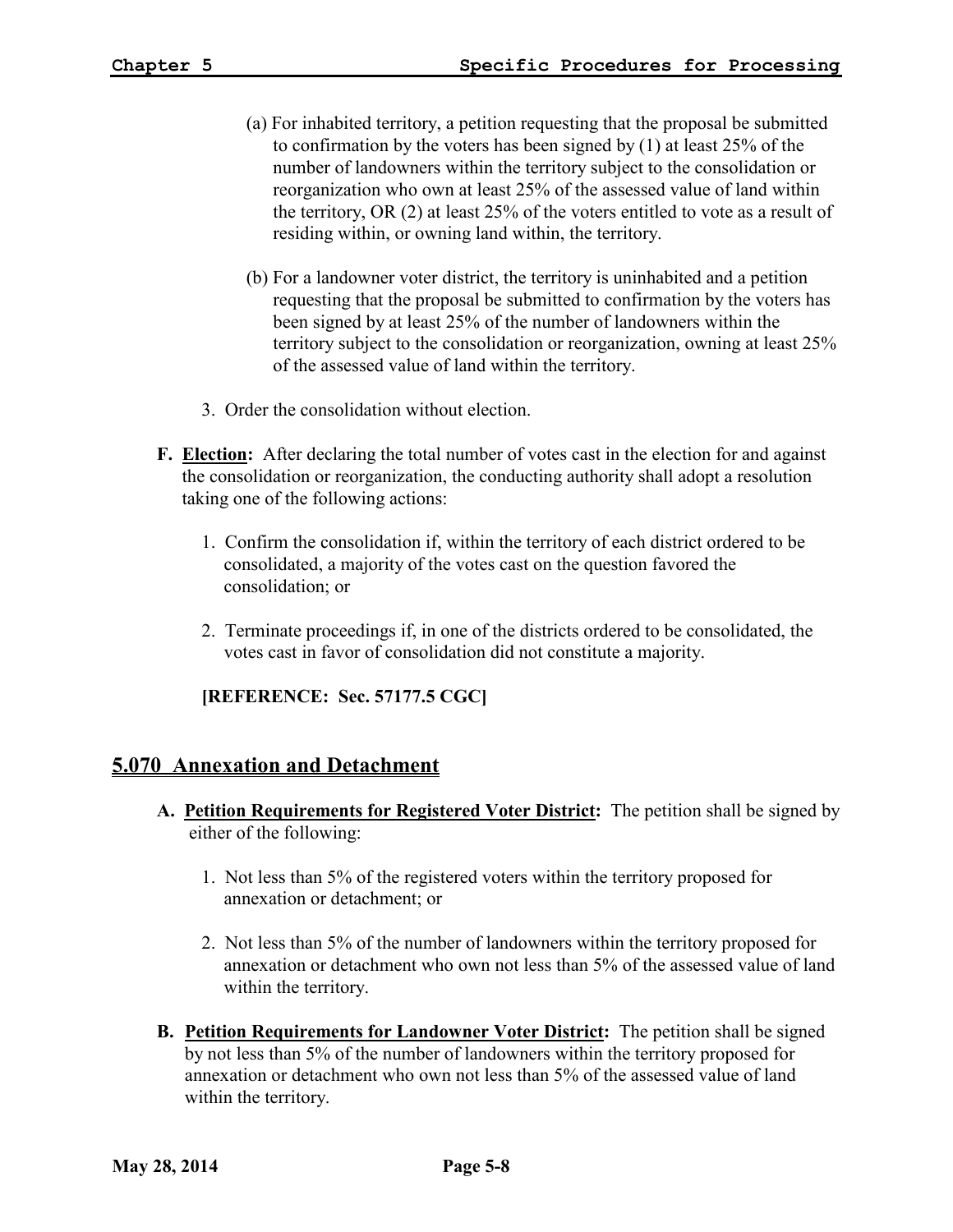## **C. Commission Proceedings:**

- 1. The Commission may approve or disapprove the annexation or detachment without notice and a hearing if (a) a petition for an annexation or detachment is signed by all landowners within the territory to be annexed or detached, or a resolution of application is accompanied by satisfactory proof that all landowners within the affected territory have given their written consent to the annexation or detachment, AND (b) the affected district has not made a written demand for notice and/or a hearing of the proposal. The affected district shall be notified of the proposal by the Executive Officer and given the opportunity to respond in accordance with Section 56837(b) of the Reorganization Act.
- 2. In those cases where a proposal is approved by the Commission without notice and a hearing, the Commission may also authorize the conducting authority to conduct proceedings for the annexation or detachment without notice and a hearing; without an election; or without notice, hearing, or an election.
- 3. The Commission may waive the conducting authority proceedings entirely if the subject area is uninhabited, all landowners have consented in writing to the change of organization or reorganization, and all affected agencies have consented in writing to a waiver of conducting authority proceedings.

## **D. Conducting Authority Written Protest Provisions and Actions for Registered Voter District:** The conducting authority shall take one of the following actions:

- 1. In cases of district annexations only (inhabited or uninhabited territory), disapprove the proposed annexation or order the proposed annexation subject to an election.
- 2. For inhabited territory, terminate proceedings if a majority protest exists.
- 3. For inhabited territory, order the annexation or detachment subject to confirmation by the registered voters within the affected territory if written protests have been filed and not withdrawn by (1) at least 25%, but less than 50%, of the registered voters residing in the affected territory, OR (2) at least 25% of the number of landowners who also own at least 25% of the assessed value of land within the affected territory.
- 4. For inhabited territory, order the annexation or detachment without an election if written protests have been filed and not withdrawn by (1) less than 25% of the registered voters residing in the affected territory, AND (2) less than 25% of the number of landowners owning less than 25% of the assessed value of land within the affected territory.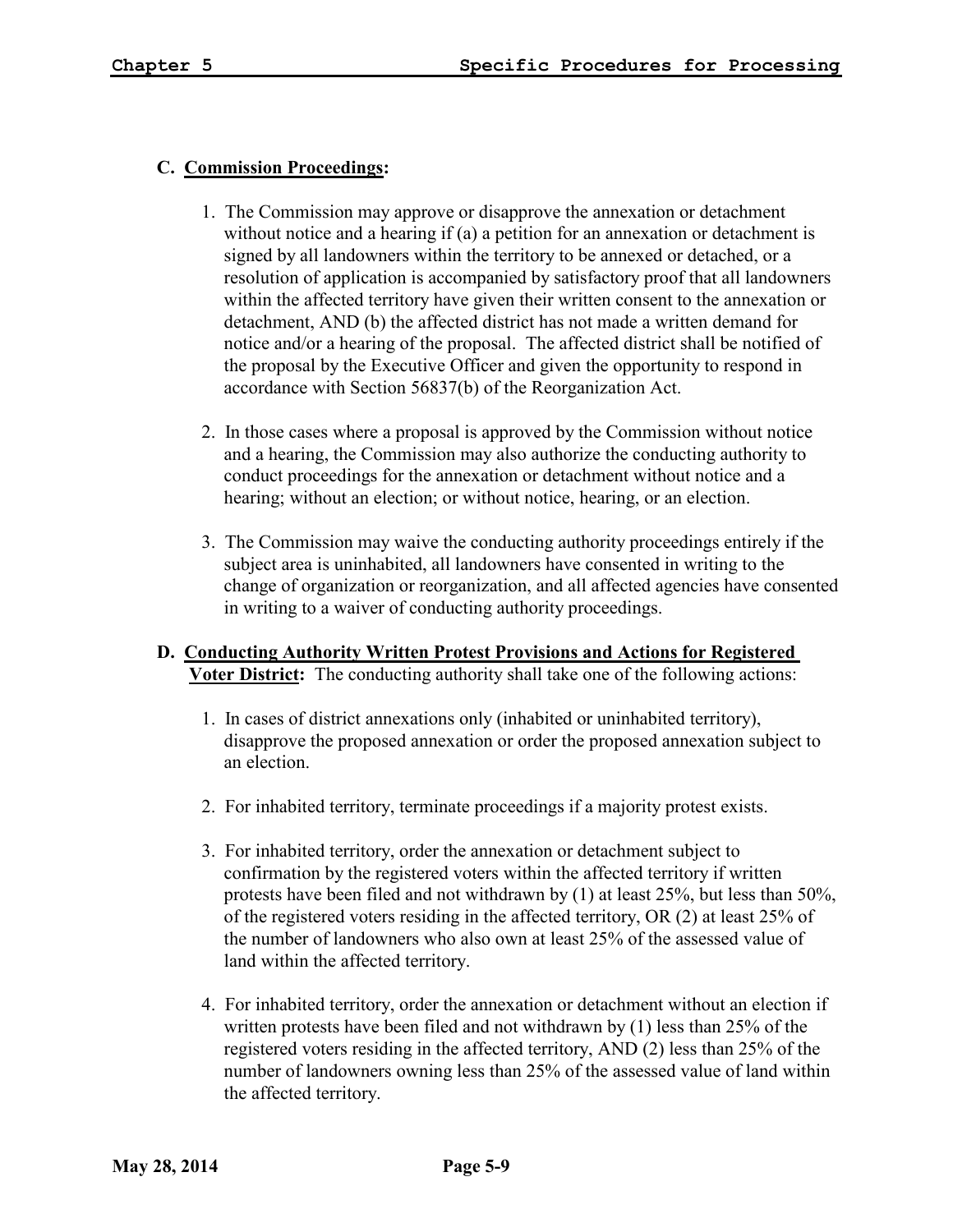- 5. For uninhabited territory, terminate proceedings if a majority protest exists.
- 6. For uninhabited territory, order the annexation or detachment without an election if written protests have been filed and not withdrawn by landowners who own less than 50% of the total assessed value of land within the affected territory.

**[REFERENCE: Sec. 57075, 57076 CGC]**

#### **E. Conducting Authority Written Protest Provisions and Actions for Landowner Voter District:** The conducting authority shall take one of the following actions:

- 1. In cases of district annexations only (inhabited or uninhabited territory), disapprove the proposed annexation.
- 2. Terminate proceedings if a majority protest exists.
- 3. Order the annexation or detachment subject to an election within the affected territory if written protests have been filed and not withdrawn by (1) at least 25% or more of the landowners who also own at least 25% of the assessed value of land within the territory, OR (2) not less than 25% of the voting power of landowner voters entitled to vote as a result of owning property within the affected territory.
- 4. Order the annexation or detachment without an election if written protests have been filed and not withdrawn by less than 25% of the number of landowners who own less than 25% of the assessed value of land within the affected territory.

## **[REFERENCE: Sec. 57075, 57076 CGC]**

## **5.080 Reorganization**

#### **A. Petition Requirements:**

- 1. The petition shall be signed so as to comply with the applicable signature requirements for each of the various changes of organization proposed in the petition.
- 2. If the reorganization proposal includes a proposal for the formation of a district, the petition shall comply with the signature requirements, if any, for a petition for the formation of the district designated in the petition as set forth in the principal district act. If there are no such requirements, the petition shall comply with the signature requirements pertaining to dissolution as set forth in Sections 5.050(A) and 5.050(B).